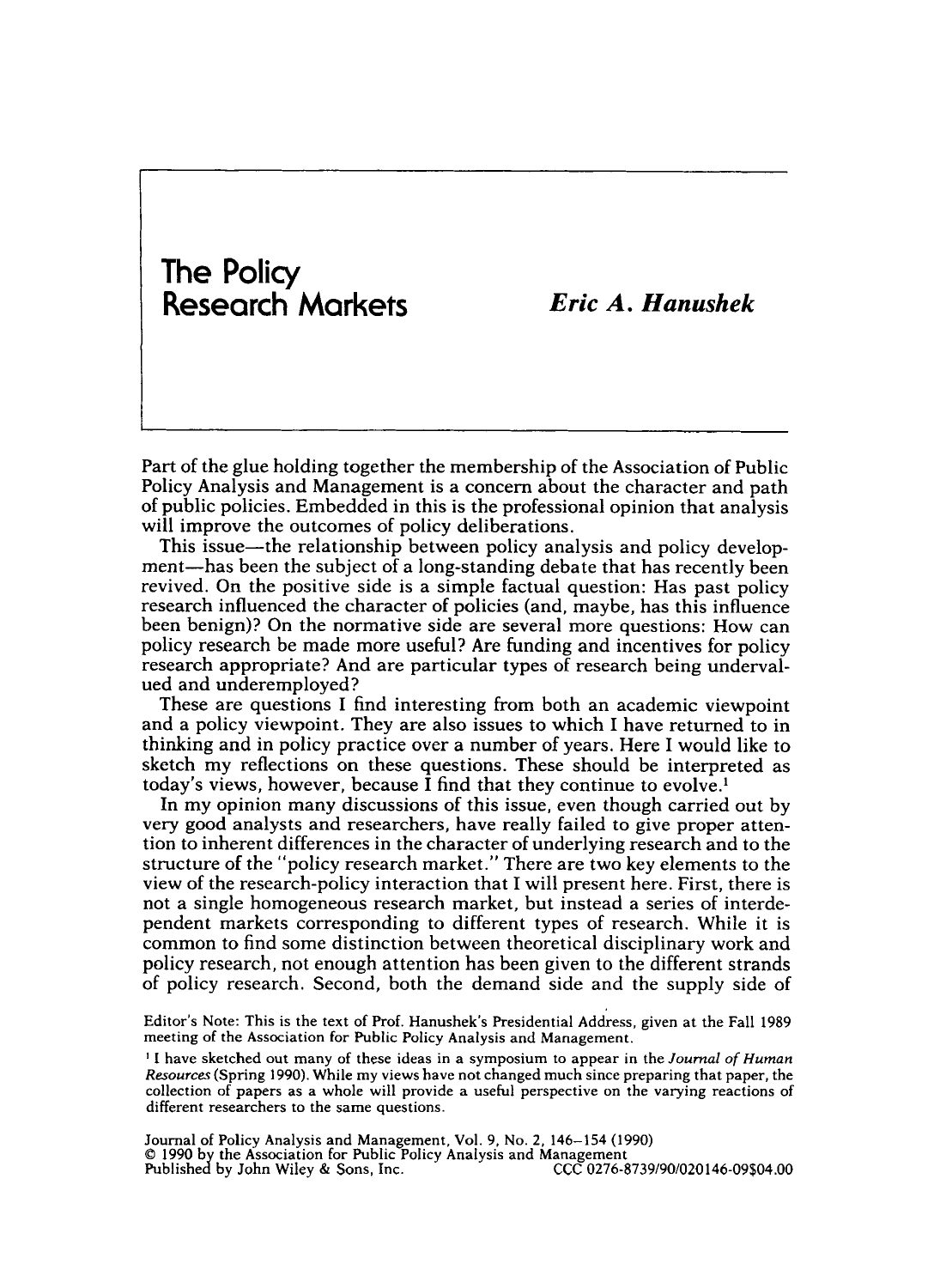policy research and analysis provide various incentives and interact to produce the observed outcomes, and attention to the diverse structure of the research markets challenges some of the common generalizations and conclusions. In particular, I see no reason to presume that the pattern and character of policy research and policy analysis is grossly distorted from what it should be. Such a case requires more analysis and evidence than is currently available.

### **THE SEPARATE RESEARCH MARKETS**

One of the biggest problems in discussions about research and policy is simply deciding what research activities are being considered. **A** substantial proportion of all papers in the social sciences have a section entitled "Policy Implications," but clearly this is not the same as all papers being directly applicable to policy. In fact, it is useful to distinguish different kinds of research that effectively represent different markets.

The most commonly recognized research is *disciplinary research.* Social science journals are filled with such work-research that is motivated by the challenges perceived within the separate disciplines of economics, political science, sociology, and *so* forth. Research in this category, whether theoretical or empirical, may address some issue that relates to potential public policies, but, generally speaking, the pursuit of policy issues per se is not its *raison d'être.* This class of work is the basic research of the social sciences, conceptually akin to investigations of subatomic particles in high-energy physics.

In contrast, *policy research* focuses directly on policy issues. It is similar to disciplinary research in that it gives heavy weight to hypothesis formulation, to rigorous analysis, and to agreed-upon statistical standards of evidence. It differs, however, in that its objective is to produce policy implications that have some hope or expectation of being taken seriously. This research responds directly to changing policy issues as evidenced, for example, by the rapid increase in research into income distribution and transfer programs engendered by the War on Poverty, or by the attention to privatization that has been related to deregulation efforts. This is the applied branch of the social sciences, corresponding to the engineering applications of theoretical physics.

Finally, *policy analysis* is research that is directly linked to the political process.2 It responds to specific and detailed questions such as those that arise over a bill before Congress or a policy proposal in the Office **of** Management and Budget (OMB). Many discussions do not distinguish between policy analysis and policy research, but I believe these two are quite different and that the differences are central to judgments about research-policy interactions.

Policy analysis differs from policy research in several important respects. Its focus **is** highly governed by the detailed specifications of contemporane-

**<sup>2</sup>** Weimer and Vining [1989] develop a more elaborate taxonomy that includes separate categories of planning, journalism, and other related work. For the discussion here, however, the three categories are sufficient. **Cook** and Vaupel[1985] provide another cut at these distinctions, along with some more examples.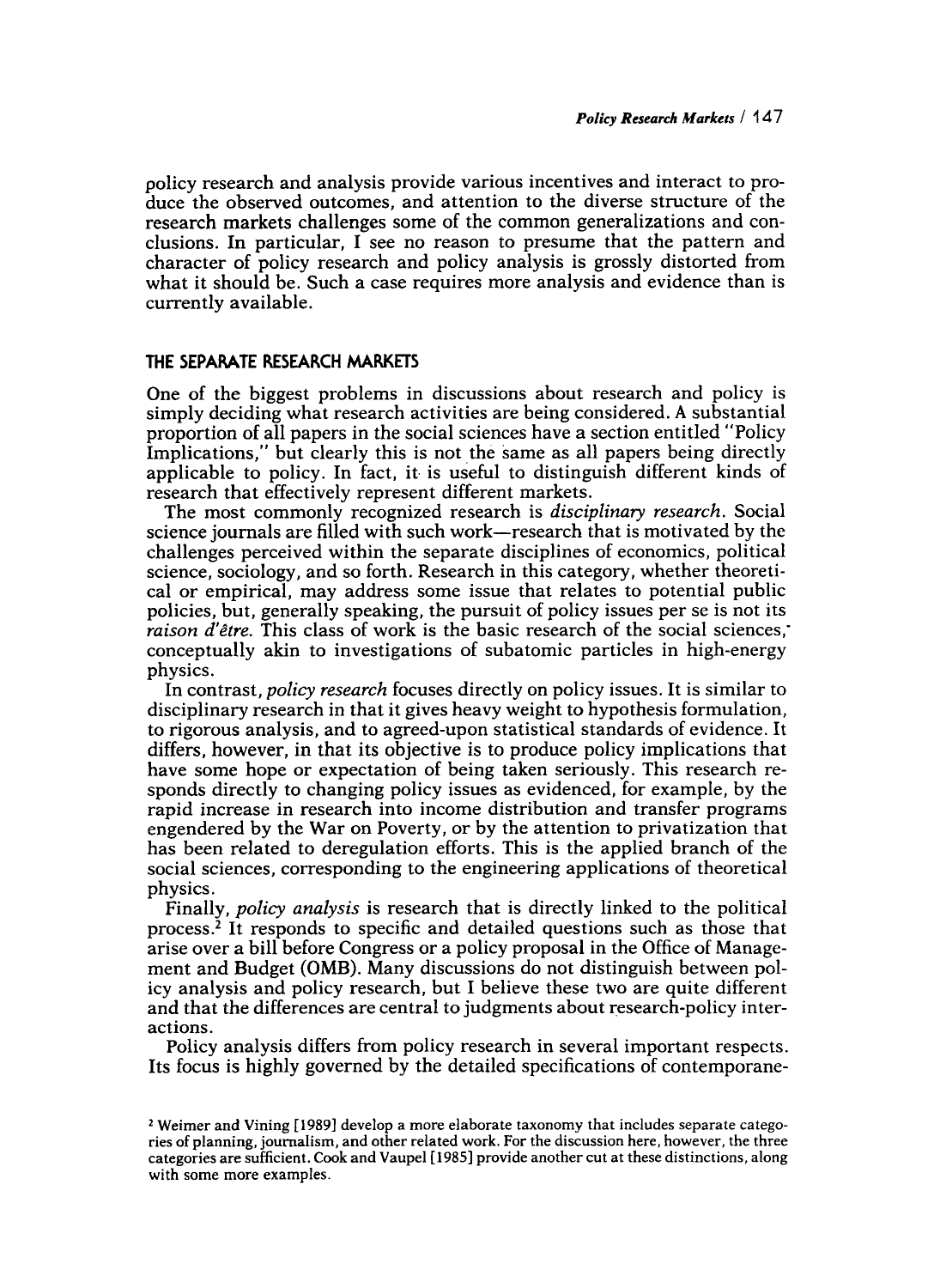ous programs or proposals. It generally has a very short time frame. And, perhaps most important, it is very client-oriented. It is done for an actor in the policy process, and its usefulness is evaluated-at least at first-by that client. Producing relevant answers takes precedence over theoretical elegance, statistical rigor, and, perhaps, completely balanced and fully qualified results. Its objective is to bring the best currently available information to bear on very specific questions. It is not a showcase for new and different analytical methods. But that does not imply the work is in any sense easierjust that it is different.

For many purposes, it **is** useful to think of these research types **as** fitting into an informational hierarchy. Disciplinary research, the most basic type, tends to set the framework for policy research. Research methods, models of behavior, and so forth generally flow out of disciplinary research for application in policy research. Policy research almost invariably contains some empirical analysis directed at behavioral, organizational, or market phenomena that impinge on actual or potential government actions. The approaches and particularly the findings of policy research then become data for policy analysis. Policy analysis translates research findings into the specifics of policies; it typically has a broader perspective than the separate research pieces; and it resolves conflicts across different research studies on the same general theme. In general, the predominant flow of ideas and information is from disciplinary research to policy research to policy analysis. While there are exceptions, reverse flows tend to be more limited.) This discussion here is set in terms of the information hierarchy, although parts of the discussion may be related also to status hierarchies.

## **DOES RESEARCH ENTER INTO POLICY DEVELOPMENT?**

We can now return to questions of the relationship between research and policy. To me, the evidence is clear: Only one kind of research-policy analysis-enters directly into the policy development process. **If** we want to look at the relationship between research and public decisions, we must concentrate on the policy analysis arena. And, here there is evidence that policy decisions are affected by underlying research and analysis.

Research consumers who are central to the policy process place a fairly well specified set of demands on the information to be provided. They want information in a timely fashion. They want it to relate directly to parameters of immediate choice. They want the underlying research (or at least the description of it) to be understandable and rhetorically useful. They want highly certain answers. And, they want a single answer—not a range of choices. These demands virtually eliminate disciplinary or policy research as a direct source **of** information for them, because these types of research will almost certainly fail on several dimensions-timeliness, specificity, and admissions of uncertainty, among others. And, while disciplinary and policy research are frequently judged on technical virtuosity and innovativeness of analysis, these are given zero (or perhaps negative) weight by policymakers.

**There are reverse flows of information, frequently in the form of ideas** for **research topics. At times, however, it is difficult to distinguish between ideas and funding or support, the subject of later discussion.**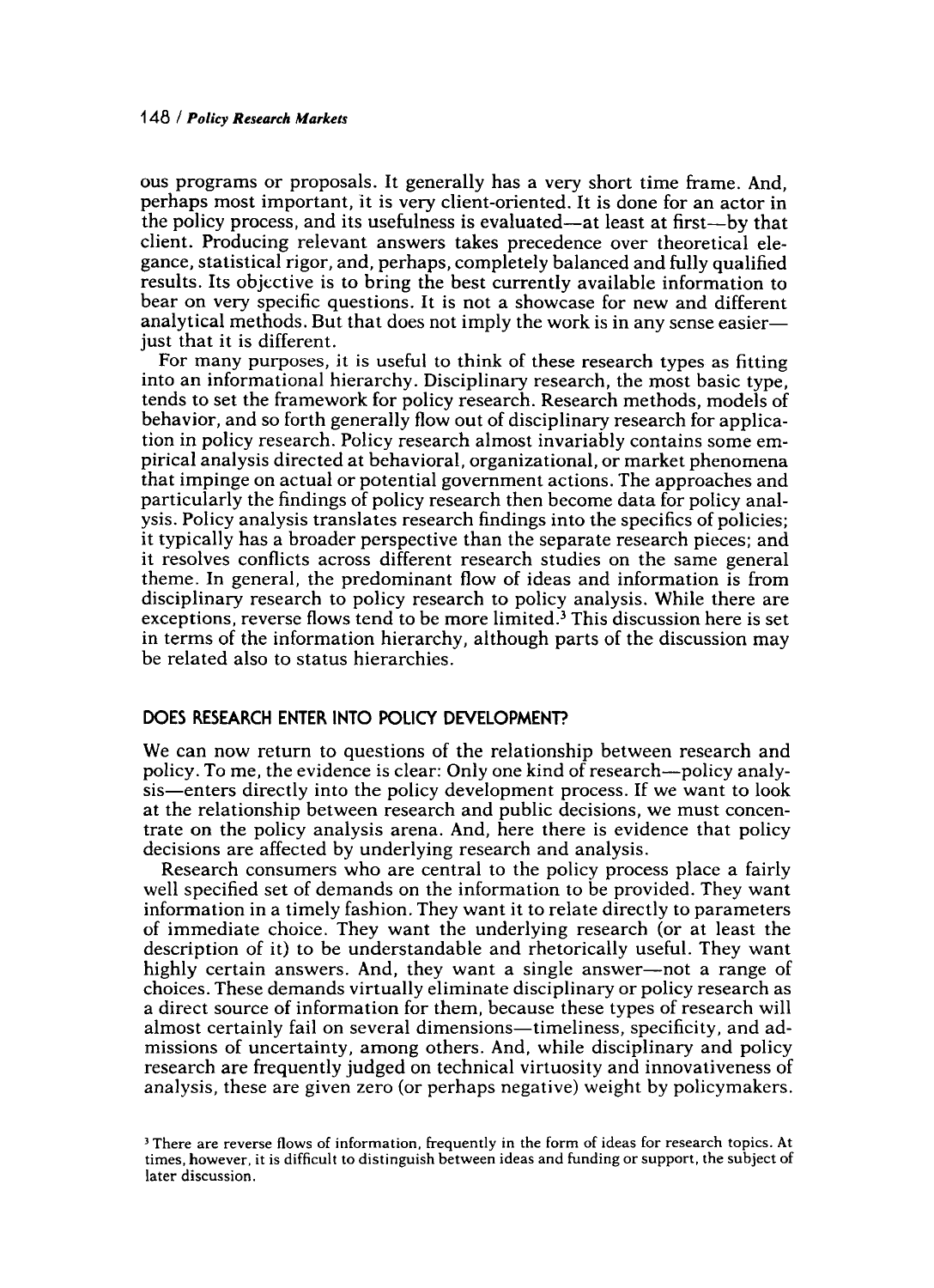There is a cynical view, which I believe to be incorrect, that research is really never used to inform political views-only to bolster one's preconceived position or to strike at opposing positions. The latter uses clearly occur sometimes, but I do not believe that they characterize the norm. Moreover, there are forces operating against this position on research. The formalized *and accepted* requirement for cost analyses of all legislation contained in the Budget Act of 1974 is an obvious indication that policy analysis has a real foothold in policy deliberations. Particularly in the face of substantial budget deficits, these cost estimates can mean the difference between a proposal's being considered or not, and there is substantial interplay between Congressional Budget Office (CBO) analysts and policymakers' staffs during the development of proposals. There are many other examples of the routine use of analyses in the OMB and the executive agencies that make the case for the role of policy analysis in the decisionmaking process. Much of this goes generally unnoticed, however, because (as discussed below) there are neither incentives nor mechanisms to publish and disseminate this work.

One clear and powerful force insuring that policy analysis enters into decisionmaking is conflict over policies. Within the government there is not a single actor with a single purpose. There are many. The resulting confrontation leads to a direct demand for policy analysis, if only to bolster preconceived ideas.

Saying that policy analysis enters into the decisionmaking process in important ways is not to say that it is decisive. Many factors not central to most policy analyses enter into every decision-including distributional issues, electoral politics, and moral values. But at the same time, major decisions can seldom be made without consideration of costs, efficiency effects, and implementation issues.

The differences in the timing and cycle of activity between policy deliberations and academic research (either disciplinary or policy) dictate that academic research will not directly affect today's policies, This, I believe, holds even if the researcher recognizes the importance of political considerations (see, for example, Aaron, 1989). If we want to improve the direct link between research and policymaking, we must focus attention almost exclusively on the conduct of policy analysis as opposed to more basic research.

Policy research and disciplinary research, however, are not without impact. Frequently, discussions of the research-policy nexus try to link specific research results to specific policy actions, or try to uncover the research that entered into a particular decision. Typically, this fails, leading many investigators to conclude there is no link. Such an approach, I believe, distorts the picture of the impact of research on policy. While any direct links might be difficult to discern in individual legislation, there is no doubt that more fundamental policy research has a strong and definite impact.

First, a consistent body of academic research tends to set the boundaries of potential policies. For example, academic analyses of the costs and benefits of alternative environmental policies, while not accepted in the specifics, do place substantial constraints on the programs that are considered. Academic research also establishes the "null policy," the idea that will go forward unless that is a strong political force working in the opposite direction. Examples of this might include support of free trade against more active trade policies and the use of quotas, the broad skepticism about the net effects of minimum-wage policies, and the current free market views related to any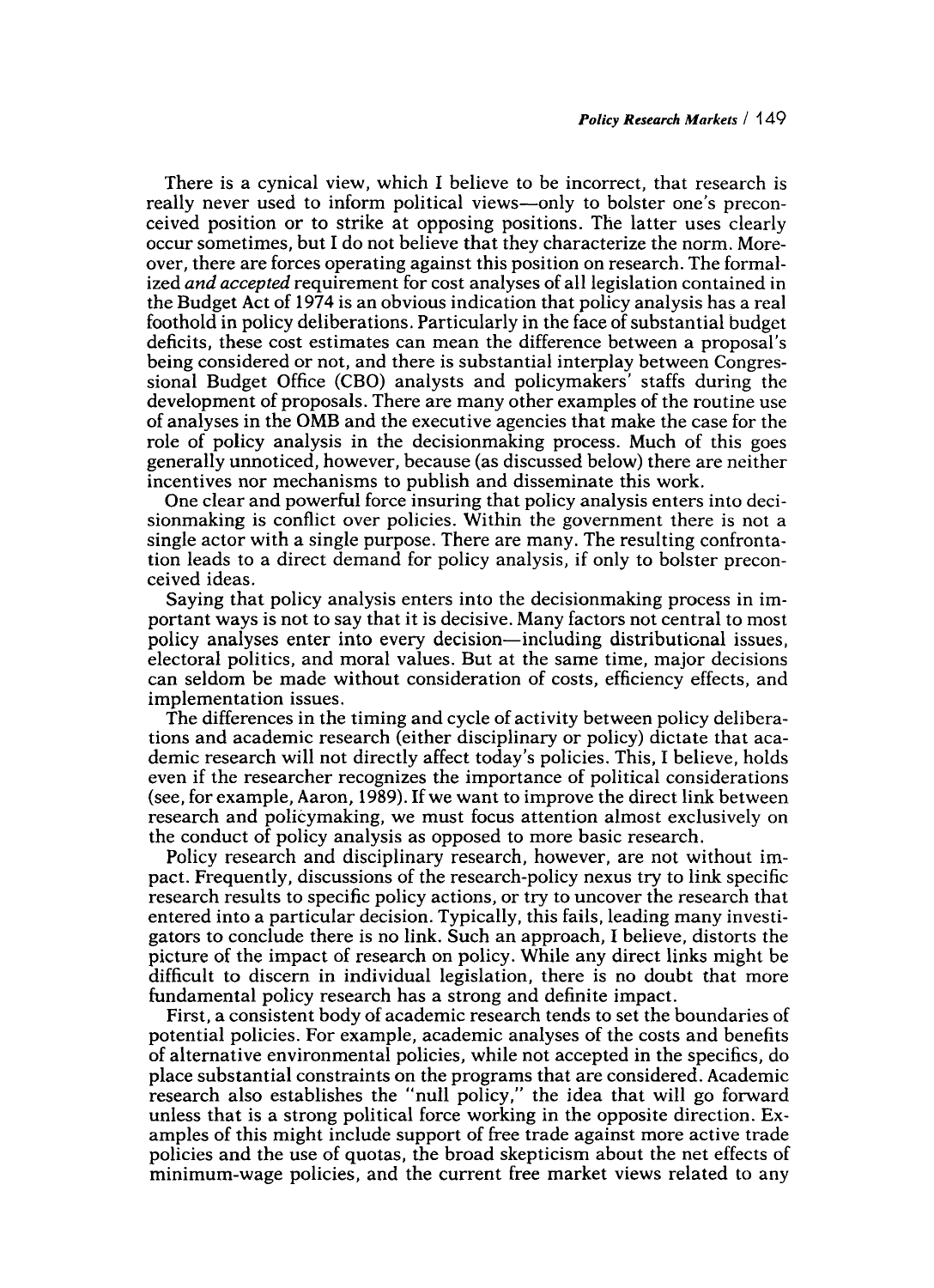discussions of new regulation of industry. In each case, reasonably consistent bodies of research have accumulated, and this research base has set the general thrust of policy. There are policies operating against the general research conclusions, but both the debate and the central tendency of policy follow the line espoused by most disciplinary and policy research.

Second, disciplinary and policy research frequently form the basis for the policy analysis that feeds more directly into the policy development process. For example, much of the analysis **of** the **CBO** involves translating and extrapolating from academic research while developing the analysis of specific proposals. Such analytic work in many cases simply could not be undertaken without the support of previous policy research.

Third, the findings and the perspective of the more basic research forms become part of the beliefs of the next generation of policymakers. Policy research has a clear role in the training of policy analysts and managers at all schools **of** public policy. Policy analysis in the field, which is **of** necessity done too hurriedly with incomplete data and knowledge, is often affected by prior discussions in the classrooms and hallways of graduate school.

### **THE NORMATIVE SIDE**

Concluding that basic research does enter into policy development is not to say that we have the appropriate amount of research or that it needs no improvement. It is useful, then, to think more about the forces at work in the various research markets.

On the whole, I do not see any reason to presume that there are large distortions in the funding and conduct of policy research and policy analysis. This statement, however, runs contrary to many commonly held opinions (at least among policy researchers) and is based on little hard evidence. I will not attempt to review in any detail what has been said on the topic, but I will lay out my arguments and identify what further data are needed.

Two questions are usually considered. First, shouldn't more resources be put into policy research so that policies can be improved? Second, within policy research, shouldn't we make an effort to shift what is currently done, either in focus or in methodology?

The first question typically gets a perfunctory answer. Of course more funds should be put into policy research. This answer is not really surprising, because only policy researchers tend *to* ask such questions. The question deserves more consideration, however, because discussions of this issue usually assume no difference between policy research and policy analysis, and typically concentrate entirely on the supply side of research. We can actually take up this first question hand in hand with the second question about whether we are pursuing the correct approaches, because that problem is simply another variant of the resource allocation issue.

**As** a starting point, a natural question to ask is why the current market might not be working well. Specifically, research is an industry with many researchers, many funders, and many users of the end product. This sets up a situation that looks much like a competitive market. The stereotypical economist's response is, "Where is the market failure?" **If** a particular type of research would be more useful in a policy context, why is it not being produced? We know (and have evidence, such as that presented by Haveman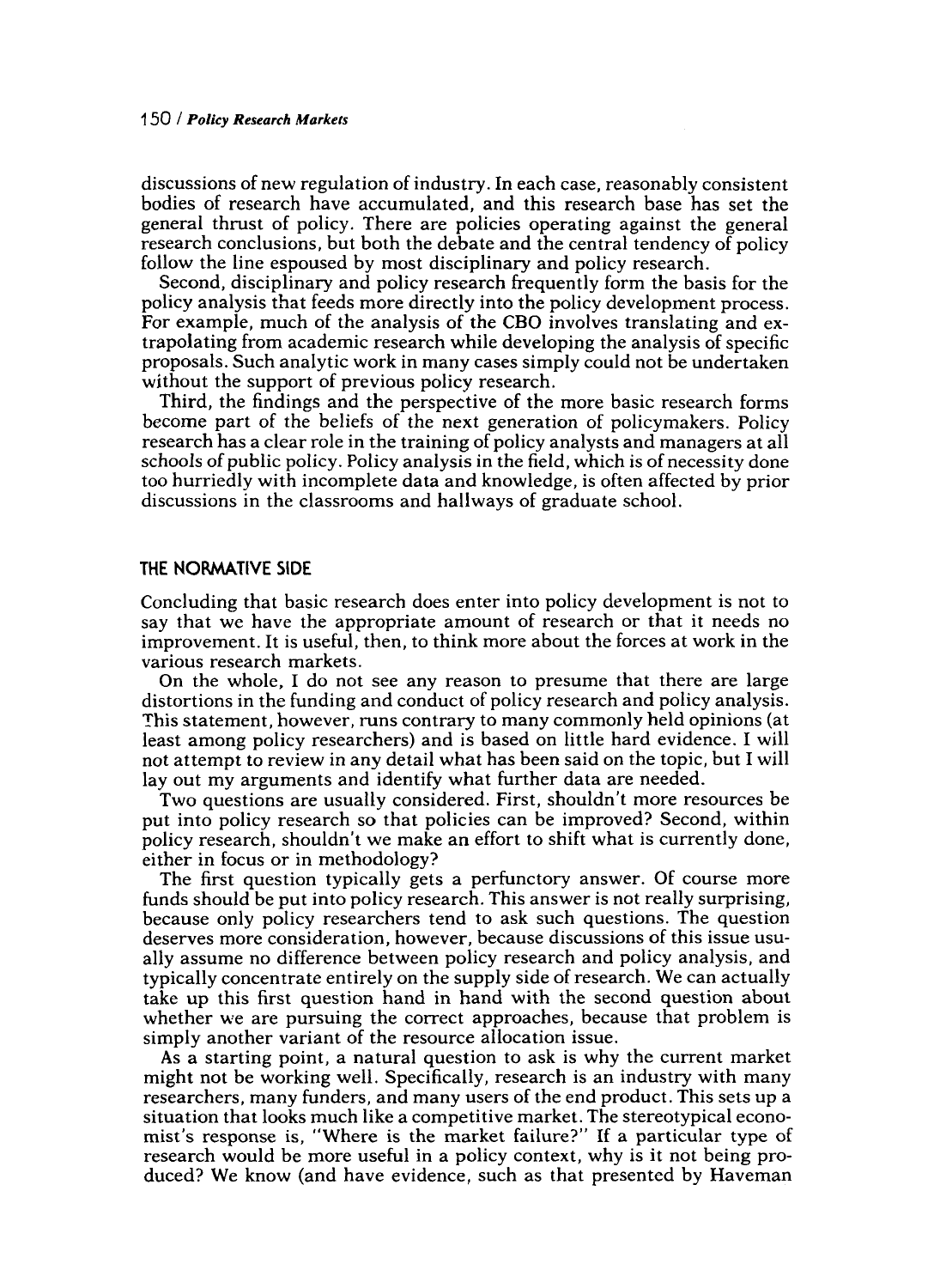[1988]) that researchers respond to changes in funding. We know that academics respond to research and publication incentives. We know that research firms follow the dollar.

We can think **of** this as the social science version of the classic (and ongoing) debate about basic versus applied research in the physical sciences. The central argument in those discussions is that basic research has a considerable public goods component and that, therefore, there is a tendency to underinvest in it. The common answer to this problem is to provide public subsidies to basic research (although the subsidies are seldom enough to satisfy the academics who are doing the basic research!).

The argument in the case of the research-policy debate is somewhat different, however. The government is the ultimate consumer of the product of this research, and we might question why the government would underinvest in the required basic research. The government as a major funder affects the amount of research done at each level, and conceptually we would expect the allocation to be sufficient to achieve the desired outcomes." It might not be sufficient, however, if the government acted myopically or without understanding the links among the different kinds of research. It also might be insufficient if special interests have an undue influence on the policy development process.

Myopic political and bureaucratic behavior could result from the governmental actors operating within very short time frames, as determined by election cycles. The other side of the story is the well-known iron grip of incumbency and the inertia of standing bureaucracies. My feeling is that the pressures toward expediency, while real and apparent in the case **of** specific policies, are overstated in the case of information gathering. There is even a countervailing force: Calling for more data and analysis is not infrequently a ploy of opponents of an action who are looking for a delay.

If decisions in specific policy areas are biased toward special interest groups (for any of the usually posited reasons), the character of research might be affected. On the other hand, it seems to me that the main impact of "shoot-outs" among interested parties would be to elevate the amount of research and analysis that is done-indeed to take it beyond what would be efficient. That is, if this biases the funding and support **of** policy analysis, it probably works against any underfinding tendencies.

Given that policy analysts are both responsive to the demands of policymakers and are the consumer of policy research, much **of** the discussion about market failure comes down to arguments that policy analysts are systematically making mistakes-something I tend not to believe without more evidence.<sup>5</sup> Because of their position in the process, they will generally

**Another related view might be that the private interests** of **the analysts themselves conflict** 

**<sup>41</sup> note only in passing that the opposite argument is seldom made, but perhaps should be considered. That is, isn't there a tendency to overfund research, since nobody really represents the nongovernment position in the allocation process? Presumably, electoral incentives plus pressures from governmental budget deficits adequately counteract any such tendency to go too far.** 

**The preceding arguments about biases resulting from special interest groups could be relevant when considering the precise character of research and analysis, as opposed to the overall level. Consideration of this probably depends crucially on where special interests enter into the decision process-at the level of the decision maker, or the analytic support offices and companies,**  or **the researcher.**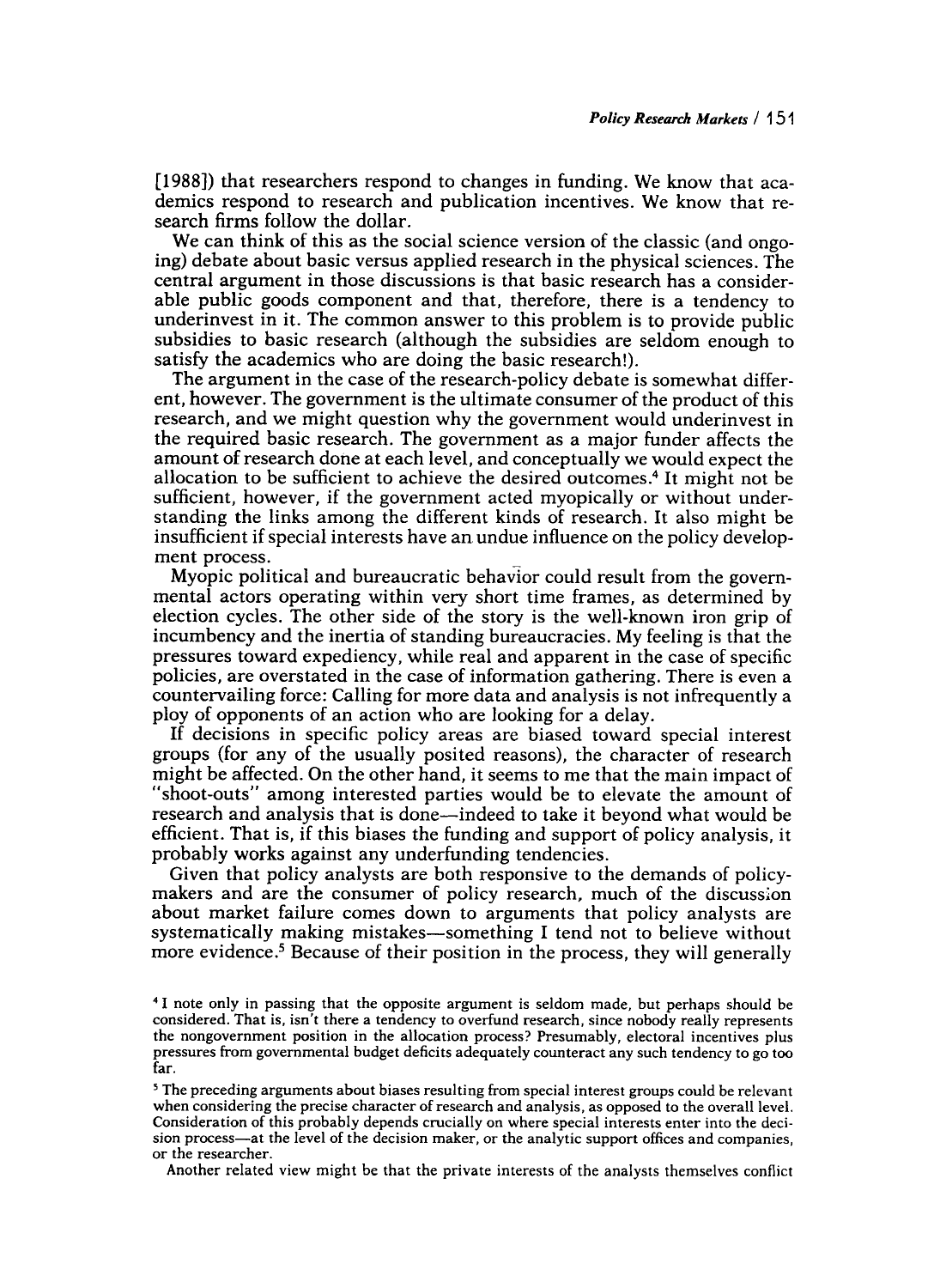#### **152** *1 Policy Research Markets*

be able to influence what policy research gets done through their influence on funding. Perhaps they do not have sufficient control of funding. Or perhaps they are not clever enough to use available information or to modify incentives. But these statements need further support.

One more persuasive argument for a market failure relates to the structure of incentives within disciplines. Such people as Richard Nathan **[1988]** argue strongly **for** encouraging interdisciplinary activities, but the separate professions and their reward structures do not reinforce that idea. The *Journal of Policy Analysis and Management* has worked hard to develop an interdisciplinary perspective in its articles, but that is not sufficient to change the structure of incentives. Academic departments and schools tend to promote people according to the standards of an individual's discipline, even inside policy schools.

But, we should not look at only the academic component of research. There is a vast research industry outside of universities. Presumably this market is not as tightly bound by the restrictions of discipline-based journals. Researchers outside of academe and maybe even tenured academics respond to funding and to outside policy interest.

The standard **basic-versus-applied-research** debate suggests that basic research is underfunded. Here we are generalizing to three levels: disciplinary research, policy research, and policy analysis. It might be natural to think that the most basic research gets the worst treatment and the most applied research the best. Since government is consuming the product, there is an incentive to provide adequate funding at least for policy research. But the overall conclusion might be premature. Most people concerned with policy research and policy analysis—the people who generally consider the linkage questions-tend to argue differently. The tendency to underfund disciplinary research may be offset by publication and promotion incentives within universities.

At the very least, thinking in this way about research to support policymaking changes some of the focus. At one level, it is a simple question of why we think policymakers might be wrong in their current allocations of funds to support research. At another, it is a question of how offsetting incentives might net out.

But the concerns about specific lines of research or methodological approaches remain. There are many suggestions about how to improve the policy relevance and policy impact of research. One common thread of such discussions is to recommend that researchers become more politically aware. This can be interpreted to mean that policy research should move closer to policy analysis by becoming responsive to the specific current policy interests and by presenting material more in the form desired by policymakers. I am in general not very sympathetic to this argument because **I**  believe that there are gains from specialization, that is, gains from recognizing and maintaining the distinctions between policy research and policy analysis. Policy analysis is generally conducted by people who are very "close to the action," people who can more readily adjust to the fast-chang-

**with the public interest. Indeed, this might interact with the special interest bias, as in "How do 'beltway bandits' really behave when doing their work?" I do not believe, however, that we know enough about these issues to understand how they might affect the level or character of policy analysis and research.**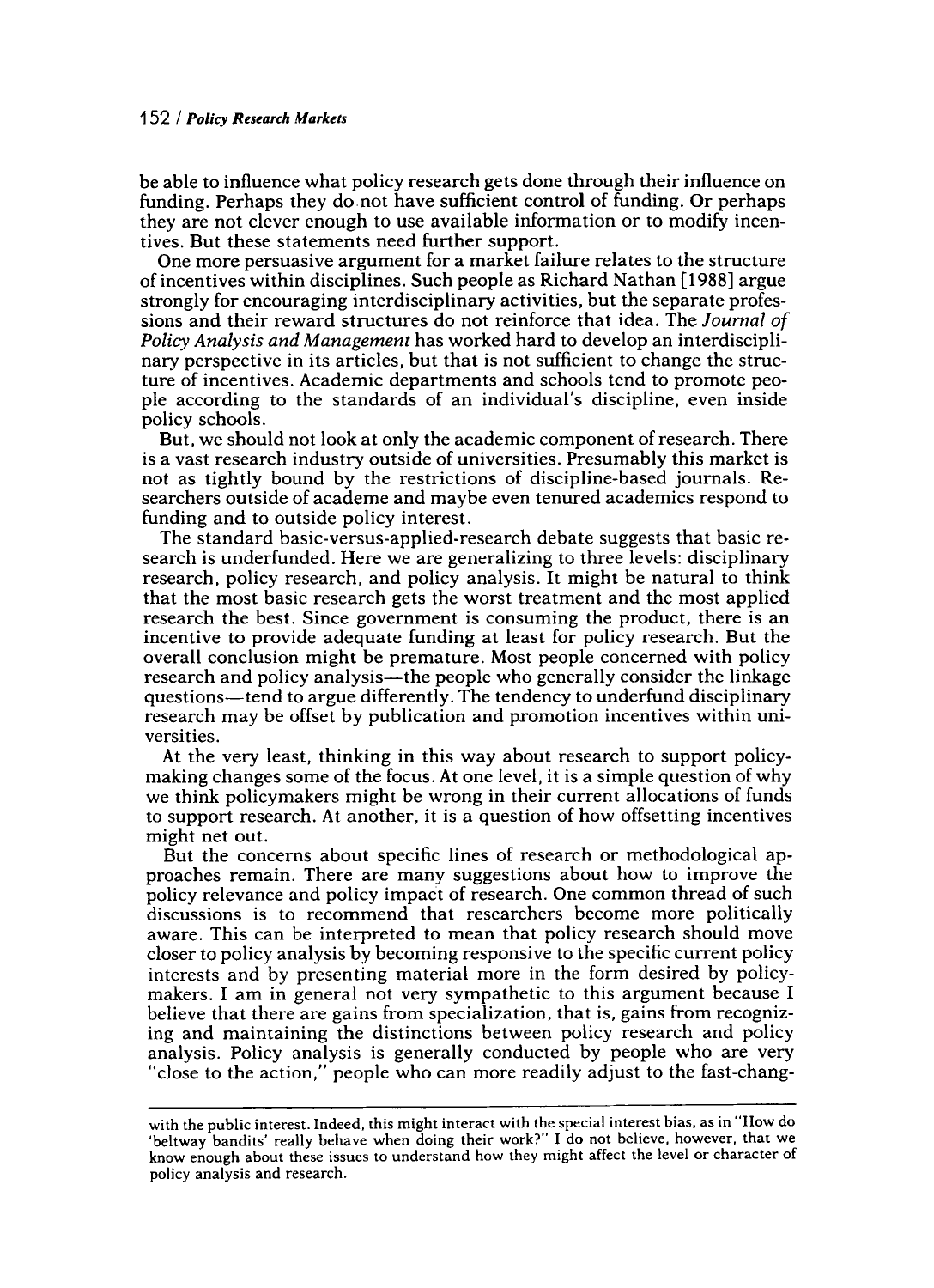ing view of today's relevant policy options. Indeed, in other work [Hanushek and Weimer, forthcoming] I attempt to demonstrate how client orientation and an interest in achieving superior policy outcomes dictate direct consideration of the politics of policy formulation in the design of policy analysis. I do not believe, however, that policy research should follow suit too closely.6

One way to think about the difference between policy research and policy analysis would be that policy research aims to generalize about behavior and activities, while policy analysis attempts to make its application more specific. An implication of this is that there is essentially no "after market" for policy analysis. Once a policy decision has been made, the policy analysis that entered into it most often dies.7 Journal editors, publishers, and tenure committees are seldom interested in the very specific policy analyses. Therefore, if only for survival and growth of policy research, I think the differences between policy research and policy analysis should be maintained.

**A** different argument about the current situation is that certain methodologies are underutilized. Some argue that direct experimentation should be used more often. Others argue that microsimulation methods should be more strongly encouraged. Still others suggest that the highest payoffs come from field observations **of** relevant activities. On this score, **1** frankly see very few compelling arguments for why the research markets get the wrong solution. Clearly, proponents of each of the varying methods are actively competing to have their ideas win out. Yes, there are fads in research methods within disciplines, and these might act to suppress particularly promising approaches. But I do not think that such anecdotal evidence makes the case for significant misallocations, especially in the case of policy research where the ultimate consumer has substantial market power in research funding.\*

### **CONCLUSIONS**

If we want to increase the direct relationship between research and policymaking, the point of attack is policy analysis. This activity takes its cues directly from the policy issues of the day and acts as the intermediary **be**tween more basic research and policy deliberations. Most discussions of research in the policy process, however, are really aimed at altering the character of the more basic policy research. There are interesting questions about the character of this research, but I am not convinced that we have even hit on the right way to ask the questions.

On a related subject, while policy schools might want to encourage faculty to spend some time in either staff or analyst positions in policy operations because it would help their future research and teaching, they should not, in my opinion, give too much weight to the activity per **se**  when it comes to promotions and pay scales. Universities are in the business of promoting lasting additions to knowledge, which policy analysis itself seldom represents.

<sup>&#</sup>x27; The exceptions occur when (a) an enterprising policy researcher traces through the policy development process and attempts to generalize about it, or (b) academics in policy schools are looking for cases that can be used in instruction.

**<sup>8</sup>A** bit of care is also needed in assessing the "efficiency" of research markets. Frequently, arguments about inefficiency in the allocation of research funds are made by looking back at a number of dead-end lines of inquiry. It is clear, however, that the proper standard is *ex ante,* not *ex* post, chances of success. Faced with considerable uncertainty, there will obviously be a number of potential approaches that do not pan out.